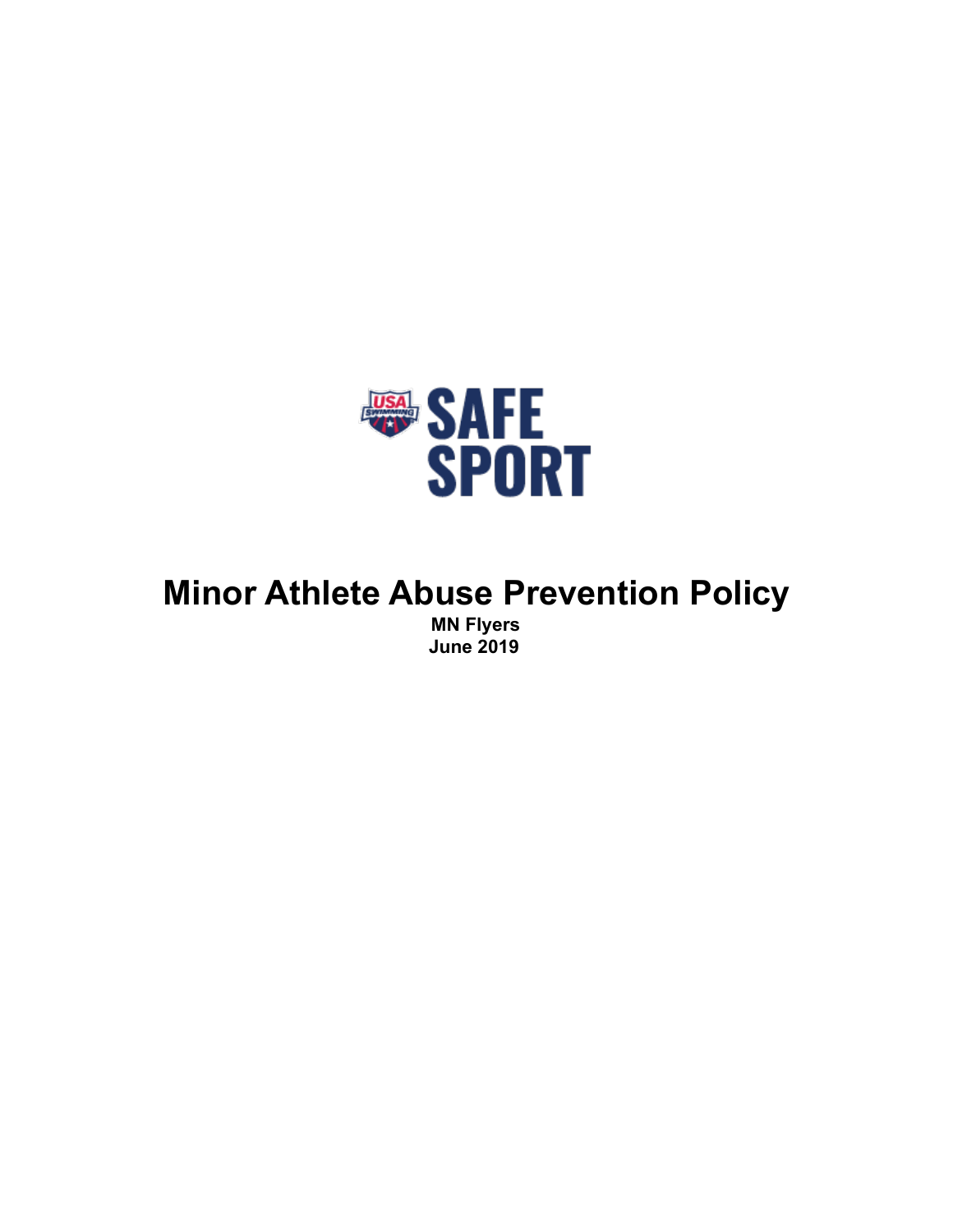

## **THIS POLICY APPLIES TO:**

- All USA Swimming non-athlete members and adult athlete members;
- Participating non-members (e.g., meet marshals, meet computer operators, timers, etc.);
- LSC and club adult staff and board members; and
- Any other adult authorized to have regular contact with or authority over minor athletes.

# **GENERAL REQUIREMENT**

USA Swimming member clubs and LSCs are required to implement this Minor Athlete Abuse Prevention Policy in full. The Minor Athlete Abuse Prevention Policy must be reviewed and agreed to in writing by all athletes, parents, coaches and other non-athlete members of member clubs on an annual basis with such written agreement to be retained by the club.

#### **ONE-ON-ONE INTERACTIONS**

I. Observable and Interruptible

One-on-one interactions between a minor athlete and an Applicable Adult (who is not the minor's legal guardian) must occur at an observable and interruptible distance from another adult unless meeting with a Mental Health Care Professional and/or Health Care Provider (see below) or under emergency circumstances.

- II. Meetings
	- a. Meetings between a minor athlete and an Applicable Adult may only occur if another adult is present and where interactions can be easily observed and at an interruptible distance from another adult, except under emergency circumstances.
	- b. If a one-on-one meeting takes place, the door to the room must remain unlocked and open. If available, it must occur in a room that has windows, with the windows, blinds, and/or curtains remaining open during the meeting.
	- c. Meetings must not be conducted in an Applicable Adult or athlete's hotel room or other overnight lodging location during team travel.

## III. Meetings with Mental Health Care Professionals and/or Health Care Providers

If a Mental Health Care Professional and/or Health Care Provider meets with a minor athlete in conjunction with participation, including at practice or competition sites, a closed-door meeting may be permitted to protect patient privacy provided that:

- a. The door remains unlocked;
- b. Another adult is present at the facility;
- c. The other adult is advised that a closed-door meeting is occurring; and
- d. Written legal guardian consent is obtained in advance by the Mental Health Care Professional and/or Health Care Provider, with a copy provided to MN Flyers.

# IV. Individual Training Sessions

Individual training sessions outside of the regular course of training and practice between Applicable Adults and minor athletes are permitted if the training session is observable and interruptible by another adult. Legal guardians must be allowed to observe the training session.

#### **SOCIAL MEDIA AND ELECTRONIC COMMUNICATIONS**

#### I. Content

All electronic communication from Applicable Adults to minor athletes must be professional in nature.

II. Open and Transparent

Absent emergency circumstances, if an Applicable Adult with authority over minor athletes needs to communicate directly with a minor athlete via electronic communications (including social media), the minor athlete's legal guardian must be copied. If a minor athlete communicates to the Applicable Adult (with authority over the minor athlete) privately first, said Applicable Adult must copy the minor athlete's legal guardian on any electronic communication response to the minor athlete. When an Applicable Adult with authority over minor athletes communicates electronically to the entire team, said Applicable Adult must copy another adult.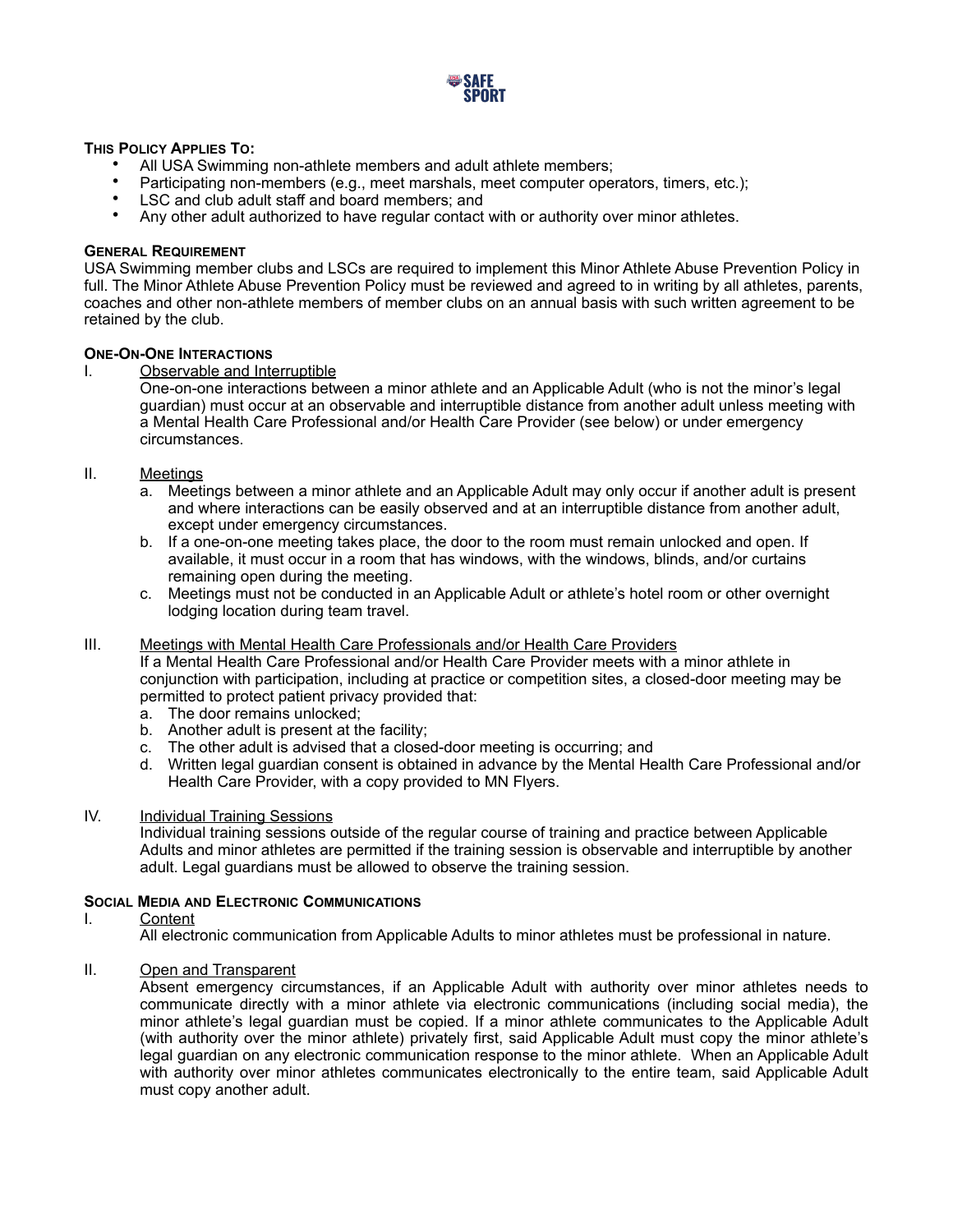

## III. Requests to Discontinue

Legal guardians may request in writing that their minor athlete not be contacted through any form of electronic communication by MN FLYERS, LSC or by an Applicable Adult subject to this Policy. The organization must abide by any such request that the minor athlete not be contacted via electronic communication, or included in any social media post, absent emergency circumstances.

## IV. Hours

Electronic communications are preferably sent between the hours of 7:00 a.m. and 9:00 p.m., unless emergency circumstances exist, or during competition travel.

## V. Prohibited Electronic Communication

Applicable Adults with authority over minor athletes are not permitted to maintain private social media connections with unrelated minor athletes and such Applicable Adults are not permitted to accept new personal page requests on social media platforms from minor athletes, unless the Applicable Adult has a fan page, or the contact is deemed as celebrity contact as opposed to regular contact. Existing social media connections with minor athletes must be discontinued. Minor athletes may "friend"/"follow" MN FLYERS and/or LSC's official page.

Applicable Adults with authority over minor athletes must not send private, instant or direct messages to a minor athlete through social media platforms.

## **TRAVEL**

#### I. Local Travel

Local travel consists of travel to training, practice and competition that occurs locally and does not include coordinated overnight stay(s).

Applicable Adults must not ride in a vehicle alone with an unrelated minor athlete, absent emergency circumstances, and must always have at least two minor athletes or another adult in the vehicle, unless otherwise agreed to in writing by the minor athlete's legal guardian.

Legal guardians must pick up their minor athlete first and drop off their minor athlete last in any shared or carpool travel arrangement.

#### II. Team Travel

Team travel is travel to a competition or other team activity that the organization plans and supervises.

a. During team travel, when doing room checks two-deep leadership (two Applicable Adults should be present) and observable and interruptible environments must be maintained.

When only one Applicable Adult and one minor athlete travel to a competition, the minor athlete's legal guardian must provide written permission in advance and for each competition for the minor athlete to travel alone with said Applicable Adult.

Team Managers and Chaperones who travel with MN FLYERS or LSC must be USA Swimming members in good standing.

b. Unrelated Applicable Adults must not share a hotel room, other sleeping arrangement or overnight lodging location with a minor athlete.

Minor athletes should be paired to share hotel rooms or other sleeping arrangements with other minor athletes of the same gender and of similar age.

c. Meetings during team travel must be conducted consistent with the One-on-One Interactions section of this Policy (i.e., any such meeting must be observable and interruptible). Meetings must not be conducted in an individual's hotel room or other overnight sleeping location.